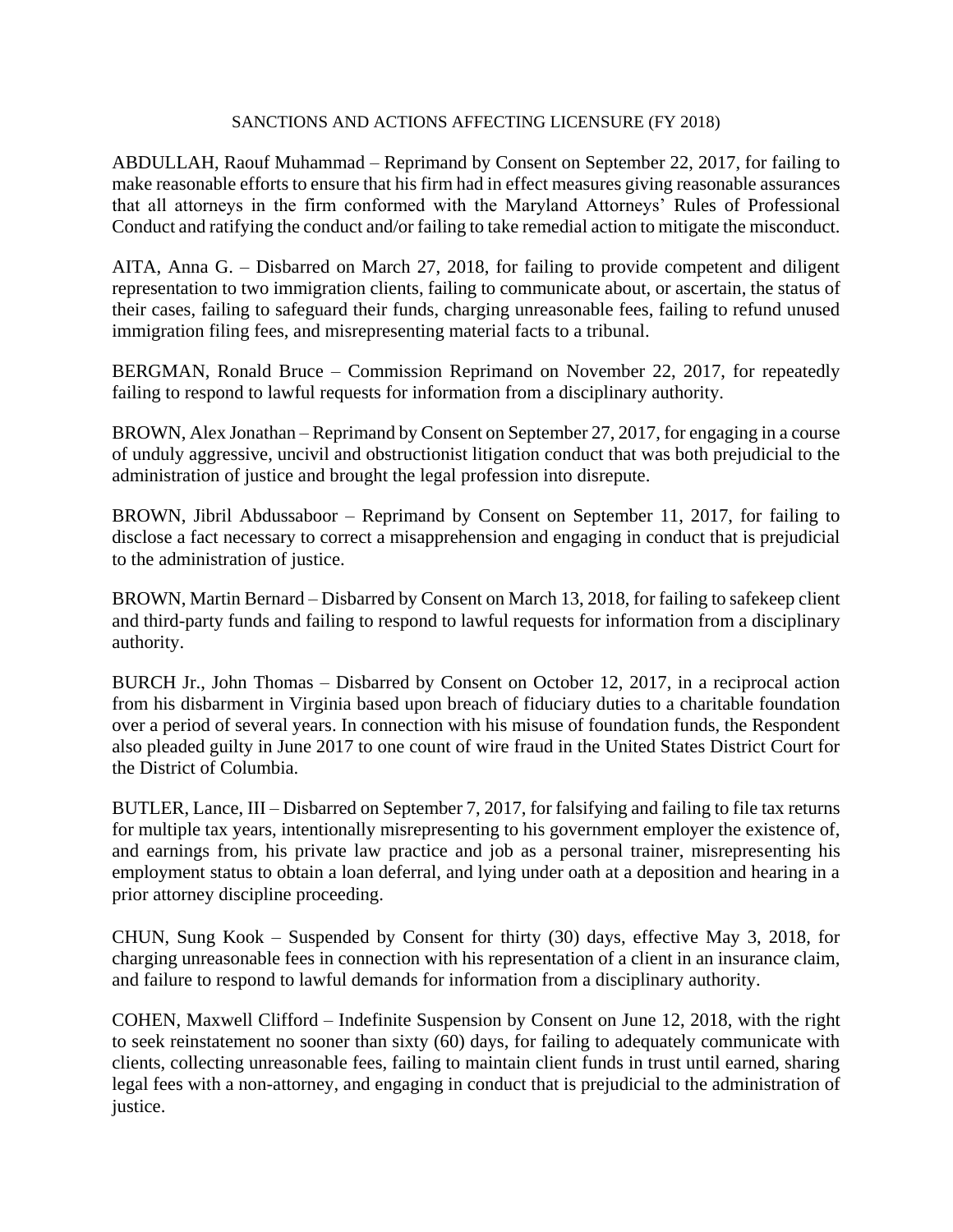DOBBS, Michael David – Interim Suspension by Consent on January 3, 2018, pending further Order of the Court, following conviction in the Circuit Court for Montgomery County of Sexual Solicitation of a Minor.

DANTES, Phillip G. – Inactive Status by Consent on December 6, 2017.

DENRICH, Diana Beth – Disbarred by Consent on December 11, 2017, for committing a criminal act that that reflects adversely on her honesty, trustworthiness and fitness as an attorney. Respondent plead *nolo contendre* to conspiracy to commit theft of less than \$1,000.00 in connection with her role as a getaway driver in a robbery and plead guilty to obtaining prescription by fraud and possession of morphine following the execution of a search and seizure warrant on her home.

DONNELLY, Vernon Charles – Suspended for thirty (30) days on February 15, 2018, effective March 15, 2018, for identifying himself as a trustee of a limited liability company for which he was a member and served as counsel, for filing a complaint for partition of property against one of the company's members and assigning a client's property rights to trust, for failing to provide the complaint and assignment of contract rights to members who owned majority of company, for failing to communicate changes to a fee agreement, for failing to have the contingent fee agreement signed by members who owned majority of company, and failing to move to dismiss the case and promptly surrender papers upon termination of his representation.

DINOVITZ, Shoshana – Commission Reprimand on July 24, 2017, for charging legal fees against her former client's credit card after authorization had been revoked, communicating with the former client when she knew that the former client was a represented party and disclosing confidential information.

DYMOWSKI, Leo – Commission Reprimand on August 18, 2017, for making statements concerning the integrity of the sitting judges and judicial appointment process with reckless disregard as to the truth or falsity of the statements.

ESTY, JoAnna M. – Commission Reprimand on July 28, 2017, in her capacity as personal representative of an estate, for failing to recognize that her representation of one or more clients would be materially limited by her responsibilities to another client and failing to obtain the Orphans' Court's approval in advance of making periodic distributions of Estate funds that created a conflict of interest.

FISCHER, Elizabeth Margaret – Disbarred on March 22, 2018, as reciprocal discipline following revocation of Virginia law license for falsifying information in her personal bankruptcy case.

FURRER, David Eugene – Indefinite Suspension by Consent on January 18, 2018, for failure to provide competent representation, failure to consult with his client, failure to act with reasonable diligence, failure to promptly comply with reasonable requests for information, and engaging in conduct involving dishonesty, fraud, deceit or misrepresentation.

GADHIA, Lalit Harilal – Commission Reprimand on April 9, 2018, for failing to represent his client competently and diligently, failing to adequately communicate with his client, collecting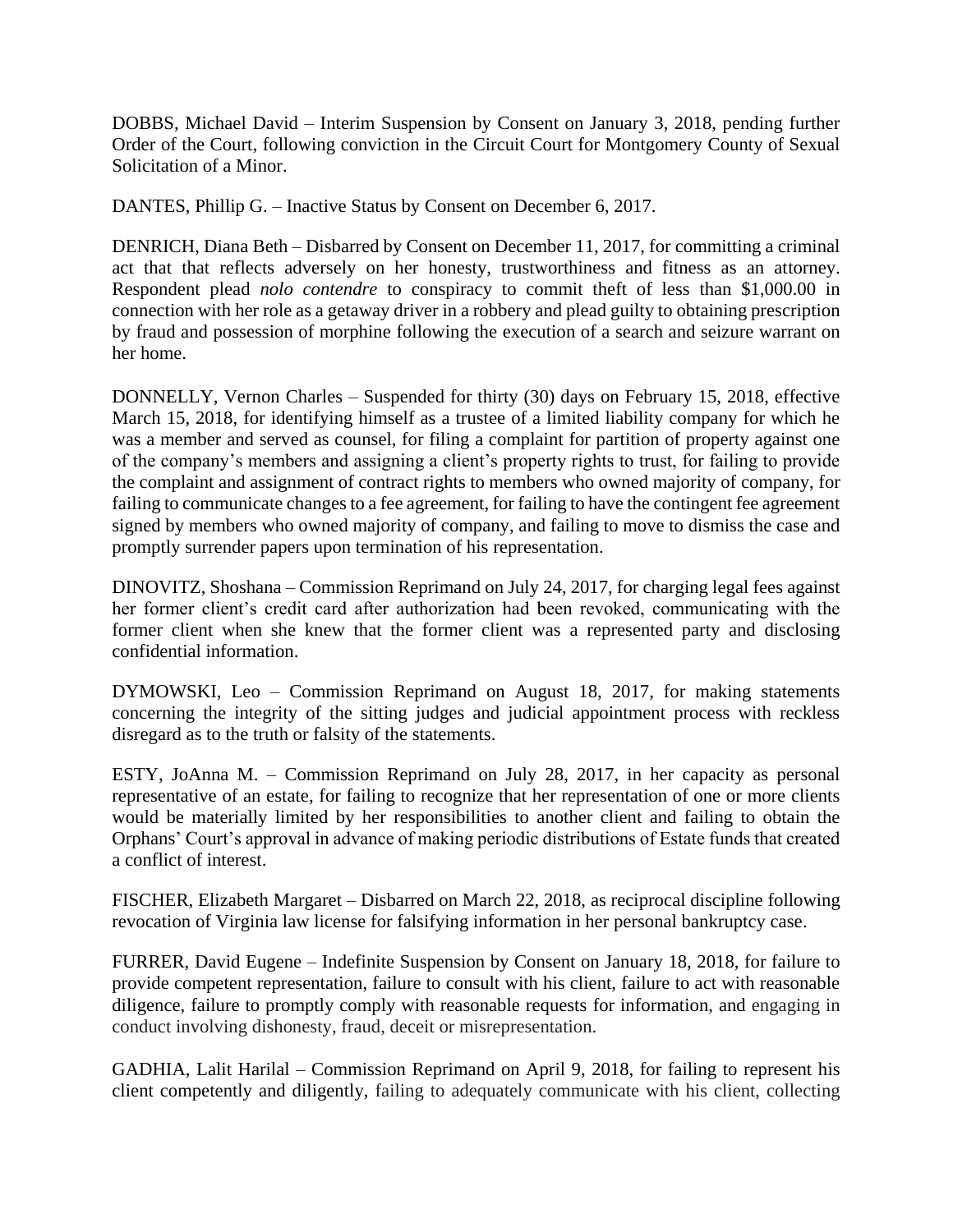unreasonable fees, and failing to safekeep property of his client or third persons in an attorney trust account during his representation in an immigration matter.

GIANNETTI Jr., John Alexander – Indefinite Suspension on December 15, 2017, with the right to apply for reinstatement no sooner than one year, for continually failing to file or pay both his federal and state taxes for a period of seven years.

GODFREY, Jeff A. – Disbarred on April 19, 2018, in a reciprocal action from the Supreme Court of Appeals of West Virginia. Respondent was convicted by a military tribunal of crimes including larceny of U.S. Government property, knowingly making a false official statement and signing false records with intent to deceive.

GORMAN, Matthew Peter – Interim Suspension on October 31, 2017, following his criminal conviction in the United States District Court of Maryland of Bribery Involving an Agent of a Program Receiving Federal Funds.

GRACIE, Kevin Barry – Commission Reprimand on October 2, 2017, for assisting an attorney in the unauthorized practice of law in Maryland.

HECHT, Ross D. – Indefinite Suspension on May 10, 2018, with the right to petition for reinstatement after twelve (12) months, for engaging in a deliberate and persistent pattern of dishonest and deceitful conduct and knowingly engaging in the unauthorized practice of law.

HOPKINS, John Allen – Commission Reprimand on September 26, 2017, for engaging in conduct prejudicial to the administration of justice when he delivered an envelope containing contraband to his incarcerated client.

HULTHAGE, Suzanne Nicole – Indefinite Suspension by Consent, effective May 21, 2018, for failing to provide competent representation to her client, revealing confidential client information, failing to properly terminate representation, filing frivolous pleadings, and engaging in conduct that is prejudicial to the administration of justice.

JACOBS, William Michael – Disbarred on May 21, 2018, effective June 20, 2018, for failing to provide competent and diligent representation to his clients, failing to properly terminate representation resulting in an abandonment of client matters, knowingly making misrepresentations of material fact to Bar Counsel and to his client, and knowingly failing to respond to Bar Counsel's inquiries.

JARRELL, Ann O. – Inactive Status by Consent on March 27, 2018.

JOHNSON, Laurence Fleming – Indefinite Suspension by Consent with the right to apply for reinstatement ninety (90) days, effective August 12, 2017, for failing to represent his client competently and diligently, failing to safe-keep client funds in trust, failing to deposit the client's fees, paid in advance, into his attorney trust account and failing to ensure that his firm had in effect measures giving reasonable assurance that the conduct of his non-attorney assistant was compatible with his professional obligations.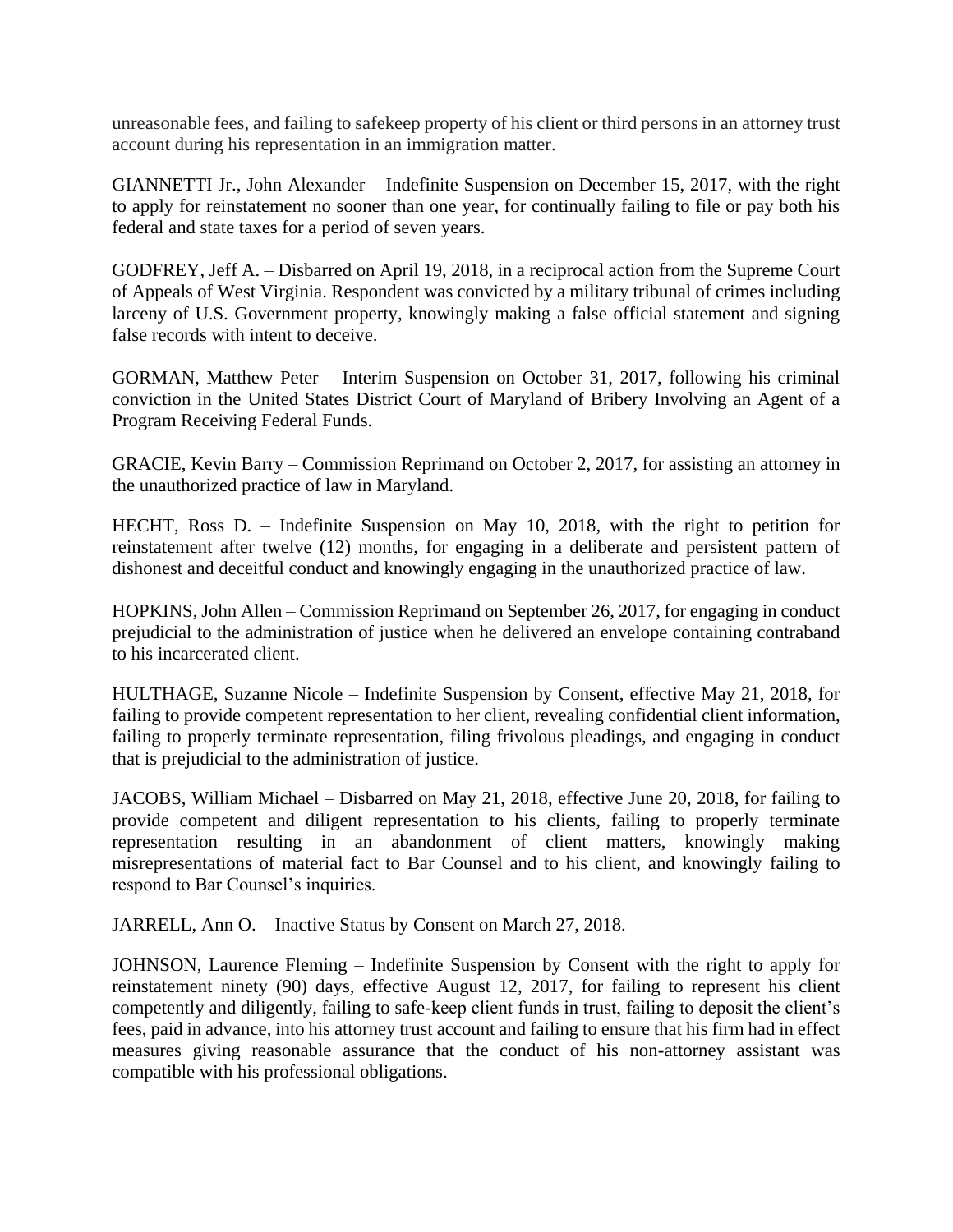KARGBO, Mariatu – Inactive Status on November 7, 2017, by Per Curiam Order.

KILCHENSTEIN, Grace Badolato – Indefinite Suspension by Consent on March 14, 2018 for failing to safekeep client and third party funds, failing to make reasonable efforts to ensure effective measures giving reasonable assurance that a non-attorney assistant's conduct was within the professional obligations of the attorney, and engaging in conduct that is prejudicial to the administration of justice.

KLEINSMITH, Philip M. – Disbarred on May 22, 2018, in a reciprocal action from his disbarment in Colorado for conversion of funds received from a bank client. Respondent placed the funds in his firm's operating account and used them to pay his firm's expenses, instead of remitting them to a third party title company that was entitled to payment.

LAUMANN, Joseph Robert – Indefinite Suspension by Consent on May 14, 2018, effective June 1, 2018, for failing to provide competent and diligent representation to clients, failing to abide by his client's decisions concerning the objectives of the representation, failing to adequately communicate with his clients, collecting unreasonable fees, failing to safekeep the property of clients or third persons in an attorney trust account, filing frivolous pleadings, failing to maintain candor to the tribunal, failing to exhibit fairness to opposing party and attorney, seeking influence over the impartiality and decorum of a tribunal, knowingly making false statements to Bar Counsel, and engaging in conduct that is prejudicial to the administration of justice.

LEE, Bo – Disbarred by Consent on May 18, 2018, for failing to safekeep the property of clients or third persons in an attorney trust account when providing law-related services to clients, failing to respond to Bar Counsel, engaging in criminal conduct that adversely reflects on his honesty, trustworthiness and/or fitness as an attorney in other respects, and engaging in conduct involving dishonesty, fraud, deceit or misrepresentation and that is prejudicial to the administration of justice.

LEVY, Jayme Lynn – Disbarred by Consent on April 26, 2018, effective June 25, 2018, for failing to provide competent and diligent representation to clients, failing to adequately communicate with her clients regarding the status of their matters, and making knowing and intentional misrepresentations or omissions of material facts to clients, Bar Counsel, and third parties.

MAX, Harry Stanley – Commission Reprimand on January 24, 2018, for the unauthorized practice of law.

McGILL, David Leslie – Inactive Status by Consent on December 20, 2017.

McLAIN, William Gordon – Disbarred by Consent on October 25, 2017, for misappropriating trust funds and failing to disburse funds to his client in connection with a settlement. Respondent also made false and misleading statements to his client and to Bar Counsel.

McLAUGHLIN, Louisa Content – Disbarred on September 11, 2017, for failing to act in her client's best interest in her capacity as representative in an estate planning matter. Respondent failed to communicate with her client about essential matters concerning the representation, failed to explain the basis for her fees or provide invoices, failed to obtain appropriate consent before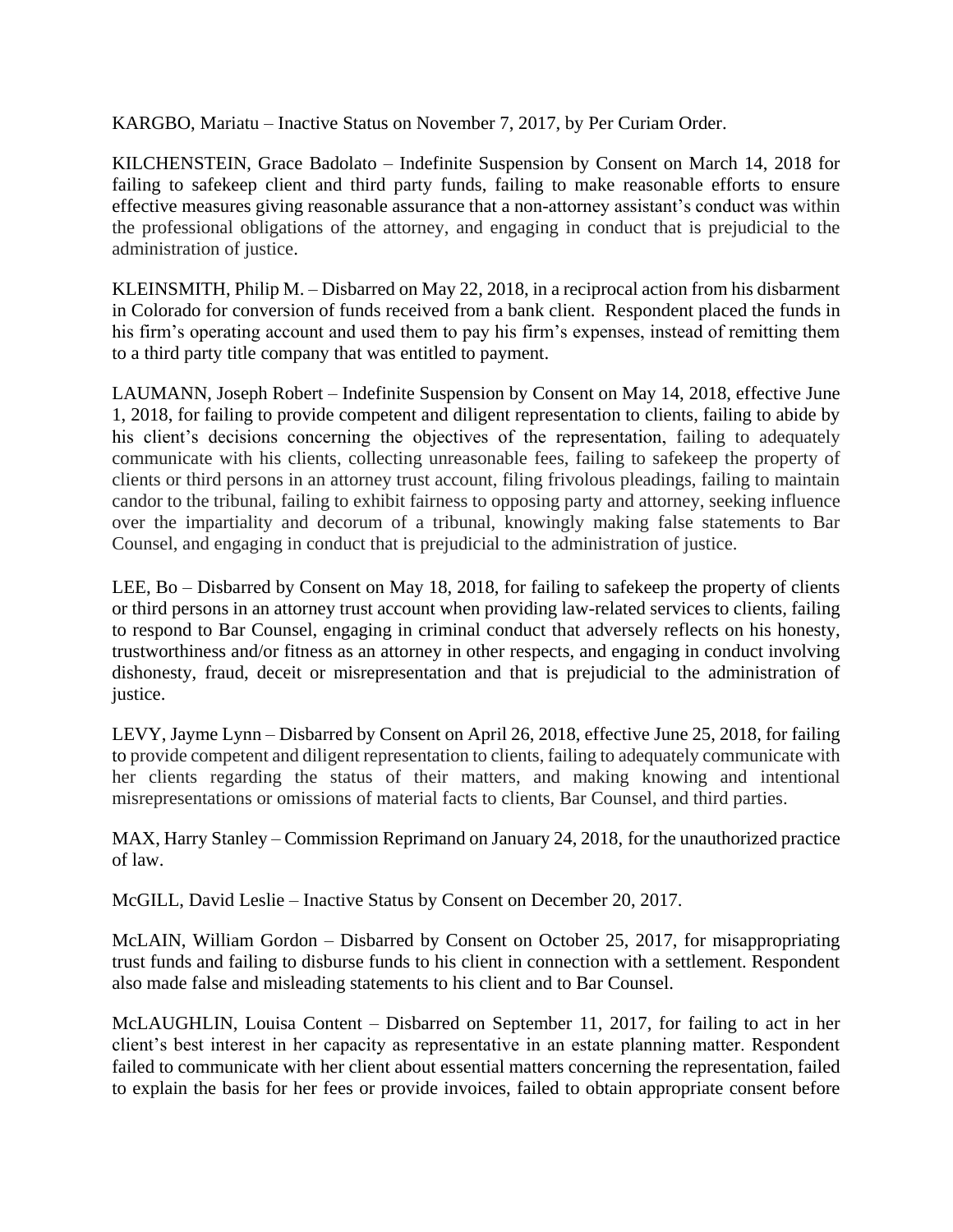disbursing client funds, failed to fully, timely and honestly respond to Bar Counsel's lawful demands for information.

MEIER, Mike – Suspended for thirty (30) days on March 23, 2018, effective immediately, following his November 29, 2016 suspension for thirty (30) days by the Virginia State Bar Disciplinary Board for failing to provide competent representation, bringing a frivolous proceeding, knowingly making a false statement of fact or law to a tribunal, knowingly making a false statement of fact or law in the course of representation, failing to engage in fairness to opposing an party and counsel, failing to respect the rights of third persons, knowingly making a false statement of material fact in connection with a bar admission application or disciplinary matter, engaging in conduct involving dishonesty, fraud, deceit or misrepresentation, and engaging in conduct that is prejudicial to the administration of justice.

MOMODU, Lawal – Indefinite Suspension on August 29, 2017, with the right to apply for reinstatement no sooner than December 14, 2017, in a reciprocal action from the United States District Court for the District of Maryland for failing to disclose prior discipline on his bar application and, following disclosure, providing incomplete and inaccurate information to the Admission Committee. Respondent previously was suspended on an interim basis on July 28, 2017 pending further Order of the Court of Appeals.

MOODY, Maurice Marnea – Disbarred on September 12, 2017, for failure to maintain an accurate accounting of client funds, engaging in a pattern of negligent and deceitful accounting practices, knowingly making a false statement to Bar Counsel in connection with a disciplinary matter, submitting false client ledgers and settlement sheets to Bar Counsel.

MOORE Sr., Richard Wells – Disbarred by Consent on May 17, 2018, effective May 31, 2018, for failing to provide competent and diligent representation to clients, failing to adequately communicate with clients, charging unreasonable fees, failing to safekeep property of clients or third persons in an attorney trust account, failing to ensure that the conduct of his non-attorney assistant was compatible with his professional obligations, engaging in criminal conduct that adversely reflects on his honesty, trustworthiness and/or fitness as an attorney in other respects, and engaging in conduct involving dishonesty, fraud, deceit or misrepresentation and that is prejudicial to the administration of justice.

MORIN, Michael Gregg – Commission Reprimand on November 15, 2017, for failing to render competent representation, failing to act with reasonable diligence and promptness in representing his client, failing to promptly inform his client of decisions, and failing to take steps to protect his client's interest upon termination of his representation.

MORRIS, Marianne Elizabeth – Indefinite Suspension by Consent on September 7, 2017, effective thirty (30) days from the date of the Order, for engaging in criminal conduct that adversely reflects on her honesty, trustworthiness and/or fitness as an attorney in other respects and engaging in conduct involving dishonesty, fraud, deceit or misrepresentation.

MOSES, Joshua Ovbieruan Agun – Commission Reprimand on May 26, 2018, for periodically failing to file and pay taxes from 2010 to 2014.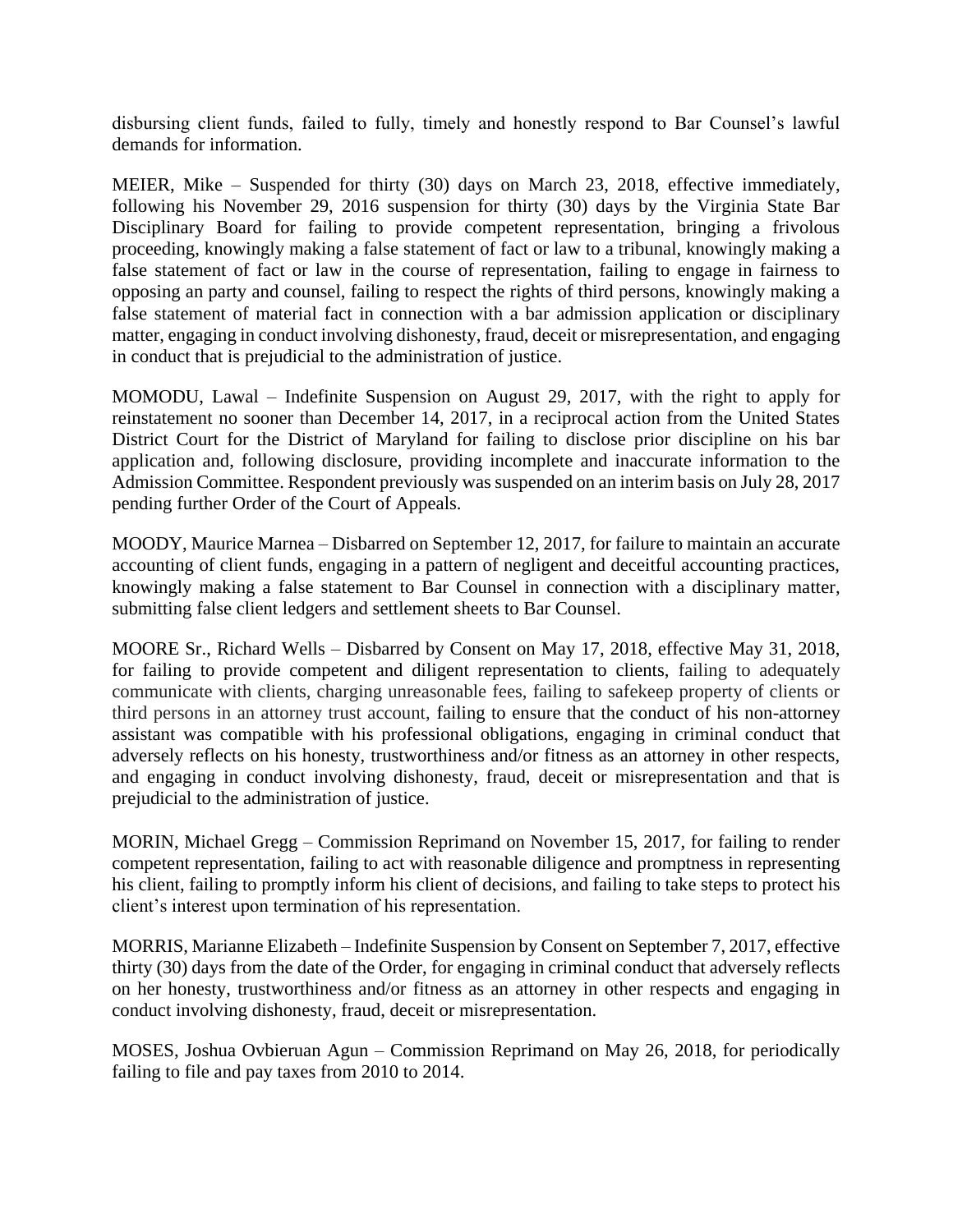NDI, Benjamin N. – Disbarred on April 10, 2018, by Per Curiam Order, for failing to provide competent and diligent representation to clients, failing to adequately communicate with clients regarding their cases, failing to inform potential clients of the jurisdictional limitations of his law practice, engaging in the unauthorized practice of personal injury law in Maryland and mishandling the proceeds of that action, failing to timely respond to Bar Counsel, and making various dishonest and false statements to Bar Counsel.

OGILVIE, Claire L.K.K. – Disbarred on March 6, 2018, following her January 23, 2015, felony criminal convictions in the Circuit Court for the City of Charlottesville, Virginia, for breaking and entering while armed with a deadly weapon, malicious wounding, and abduction.

PALEOS, William Stephen – Inactive Status by Consent on August 15, 2017.

PAUL, Dana Andrew – Thirty (30) Day Suspension, effective June 22, 2018, for engaging in a "road rage" incident which reflected adversely on his fitness as an attorney.

PEKLO, Gary Stewart – Disbarred by Consent on October 2, 2017, for conduct involving dishonesty, fraud, deceit or misrepresentation, and for conduct that is prejudicial to the administration of justice, based on his failure to report income on his tax return. Respondent was previously suspended indefinitely by consent on June 9, 2015.

POMMETT, Francis A. – Indefinite Suspension by Consent on December 14, 2017, with the right to apply for reinstatement after one year, for failure to abide by his client's decisions concerning the objectives of the representation, failure to keep the client reasonably informed about the status of the matter, failure to promptly comply with reasonable requests for information and explain a matter to the extent reasonably necessary to permit the client to make informed decisions regarding the representation, failure to appropriately safeguard property and maintain complete records, charging unreasonable fees, and engaging in conduct that is prejudicial to the administration of justice.

POWELL, Roger Norman – Disbarred on June 1, 2018, by Per Curium Order, for failing to submit timely, complete, and accurate inventories and accountings in an estate matter, disbursing estate assets to himself and the personal representative of the estate without approval from the Orphans' Court, failing to return estate funds despite an Order from the Orphans' Court directing him to do so, filing a lawsuit without substantial justification, and mismanaging his attorney trust account.

POWERS, James Aloysius – Indefinite Suspension on July 10, 2017, for failing to abide by his client's decisions concerning the objectives of the representation, failing to keep the client reasonably informed of the status of his case, failing to surrender papers and property to which the client was entitled upon termination of the representation, and during litigation against his former client, revealing information subject to the attorney-client privilege to the detriment of the former client.

SACKS, Stephen Howard – Disbarred on March 6, 2018, for taking unauthorized actions on behalf of clients, refusing to withdraw his appearances after clients terminated his representation, failing to timely respond to requests for copies of client files, charging and collecting unreasonable fees, failing to provide an account of retained funds, failing to deposit and maintain unearned and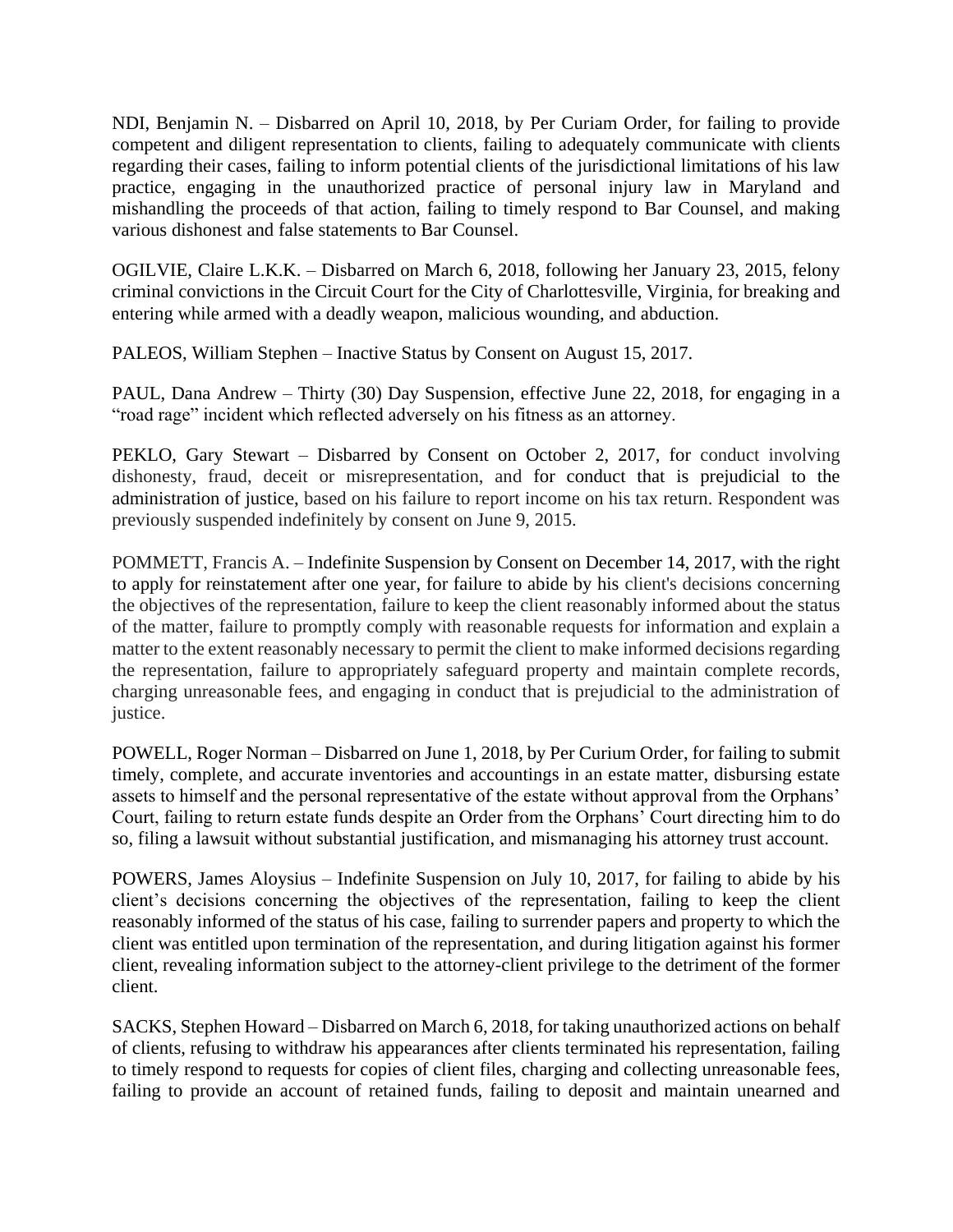disputed funds in trust until earned, misappropriating funds, fabricating documents, failing to timely file documents, failing to appear for scheduled court appearances, asserting frivolous litigation, knowingly disobeying the discovery rules, failing to timely respond to lawful demands for information from a disciplinary authority, committing a criminal act of trespassing, making misrepresentations to courts, clients, and opposing counsel, and engaging in misconduct that would negatively impact the perception of the legal profession of a reasonable member of the public.

SCHELTEMA, James Robert Jordan – Disbarred by Consent on July 18, 2017, for engaging in criminal conduct that reflected adversely on his honesty, trustworthiness or fitness as an attorney in other respects based upon his conviction, in federal court, for filing a false tax return and tax evasion.

SIEGEL, Stacy Enid Lebow – Disbarred by Consent on January 3, 2018 (effective March 4, 2018), for failure to safeguard property of clients or third persons, engaging in conduct involving dishonesty, fraud, deceit or misrepresentation, and engaging in conduct that is prejudicial to the administration of justice, based on her misappropriation of client funds from an attorney trust account.

SIMS, Jason Mark – Interim Suspension on March 23, 2018, pending further Order of the Court of Appeals.

SLATE, Gregory Allen – Disbarred on March 2, 2018, for knowingly failing to disclose to bar admissions authorities that a trial court had found that he engaged in dishonesty and misconduct in litigation, and for falsely stating to Bar Counsel that he had disclosed all required information during bar application process.

SMIGIEL, Michael Dwayne, Sr. – Commission Reprimand on July 7, 2017, for failing to safekeep property of clients or third persons in an attorney trust account, failing to maintain proper trust account records and failing to ensure that the conduct of his non-attorney assistant was compatible with his professional obligations.

SMITH Jr., Edward – Disbarred on January 19, 2018, effective February 20, 2018, for incompetence, lack of diligence in handling client matters, failure to communicate with clients, failure to keep client funds in his trust account before they were earned, failure to create and maintain records of received and disbursed client funds, failure to properly terminate representation, commingling of funds, prohibited use of his trust account, and misrepresentations to Bar Counsel and clients.

SMITH, Rachel A. – Indefinite Suspension by Consent on May 15, 2018, effective June 14, 2018, for failing to provide competent and diligent representation to clients, failing to adequately communicate with clients, charging and collecting unreasonable fees, failing to safekeep property of clients or third persons in an attorney trust account, failing to properly terminate representation, failing to respond to Bar Counsel, and engaging in conduct that is prejudicial to the administration of justice.